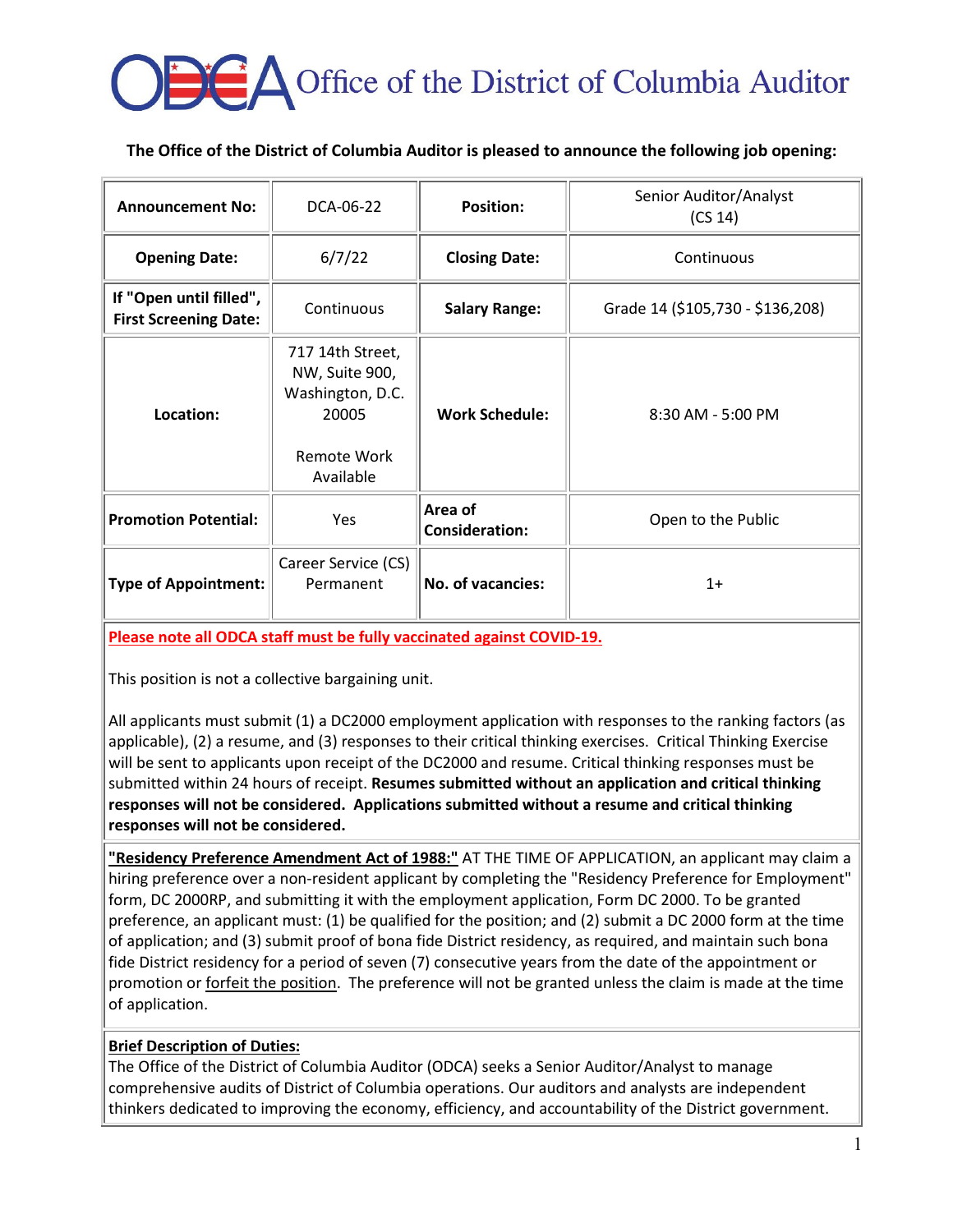The incumbent may direct or assist junior staff members with research, report writing, analyzing data, and records review. The incumbent advises management on project plans and schedules; and makes recommendations to remedy issues identified in audits to promote and ensure compliance, efficiency and accountability. ODCA auditors and analysts review the operations of the District government based on risk assessments and the priorities of the legislature and make recommendations to improve government performance.

The incumbent will:

- $\triangleright$  Plan and conduct comprehensive reviews of District government policies and programs. Includes defining objectives and scope; and developing strategies to monitor, assess, and report on government operations;
- $\triangleright$  Lead a team to obtain sufficient, reliable evidence through inspection, observation, inquiries, and confirmation to provide a strong basis for findings regarding the agency, policy or program under examination;
- $\triangleright$  Lead and participate in planning, developing, and presenting written reports and oral briefings that cover the findings, their cause and effect, status, and recommendations to improve operations;
- $\triangleright$  Design and conduct survey/risk assessments;
- $\triangleright$  Research relevant laws, regulations, policies, procedures, and best practices;
- $\triangleright$  Interview agency staff to gain an understanding of agency operations and internal controls;
- $\triangleright$  Lead entrance, close-out, and exit meetings;
- $\triangleright$  Work toward making audits more efficient through automated techniques or improvements to the review process;
- $\triangleright$  Where appropriate, execute audit phases including preparing and reviewing work papers, schedules, and summaries documenting evidence, as well as findings and conclusions;
- $\triangleright$  Ensure that all phases of an audit comply with ODCA policies and procedures, as well as any required external standards;
- $\triangleright$  Draft pertinent sections of reports and appropriately assemble reports from portions drafted by junior staff members with minimal supervision and minimal need for further review;
- $\triangleright$  Conduct in-house briefings to audit supervisor and senior level management;
- $\triangleright$  Support the professional development of junior staff members by providing feedback on their application of relevant knowledge and skills; and
- $\triangleright$  Where appropriate, track and assess the progress of corrective measures taken by auditee agencies regarding implementation of recommendations.

## **Qualifications/Requirements:**

Work primarily is performed in an office setting. Due to the delicate and confidential nature of the audit work involved, incumbent exercises extreme discretion in discussing information concerning audits handled by the Office of the District of Columbia Auditor. The incumbent has regular contact with officials from other District government agencies.

The CS 14 position has promotion potential to the CS 15 level upon demonstrating increasing levels of responsibility after one year in-grade at the lower level position.

## **Educational Requirements:**

The incumbent of this position will possess at least a bachelor's degree from an accredited college or university in Political Science, Accounting, Business Administration, Public Administration, Economics, Statistics, or another field relevant to the work of the District of Columbia Auditor.

## **General Experience:**

Successful incumbents for the CS 14 Senior Auditor/Analyst position will have the following **required** experience and skills: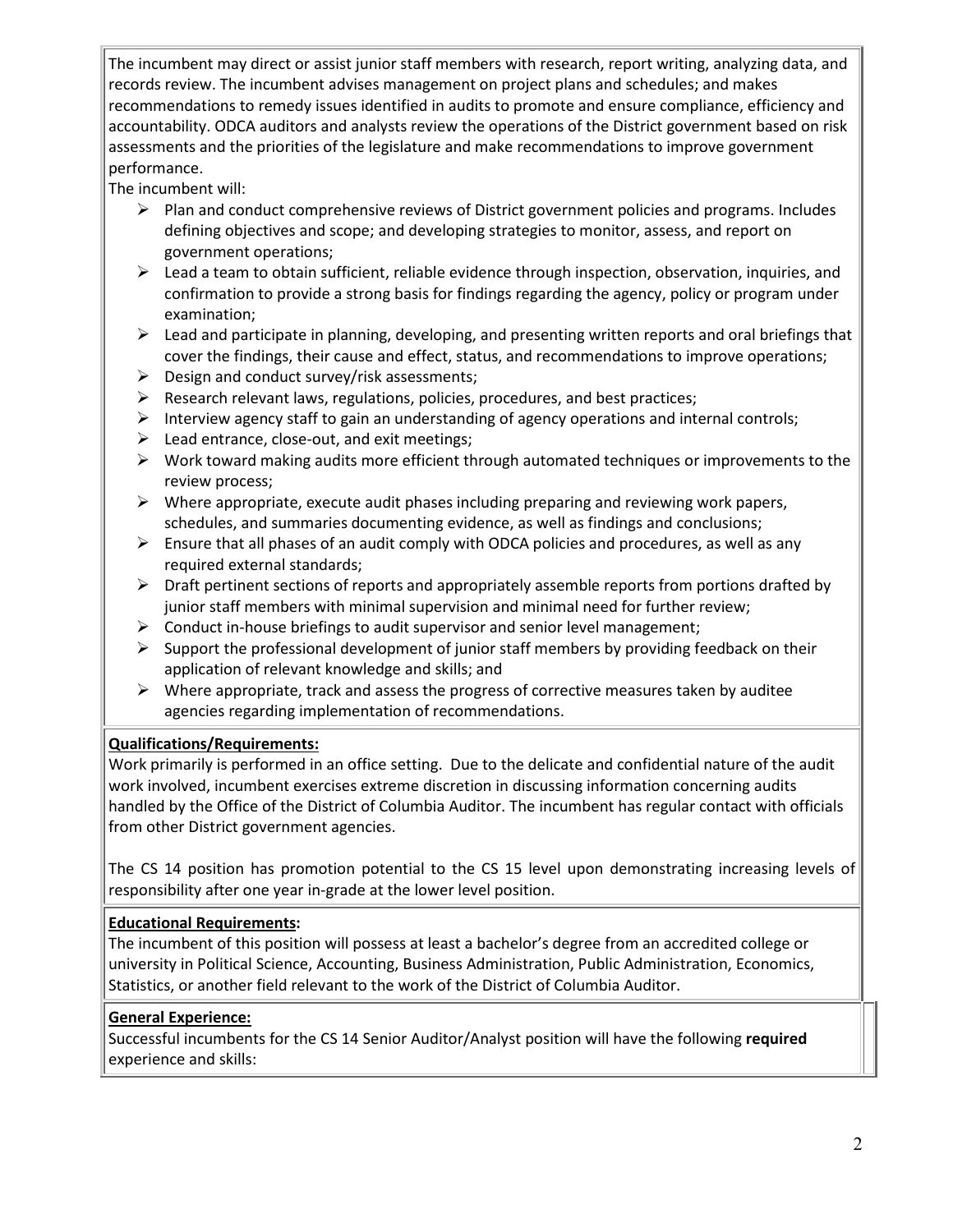- $\triangleright$  More than 8 years of relevant experience in public policy, government accounting, accounting, auditing, program evaluation/analysis, or risk assessment; or an equivalent combination of professional experience and education;
- $\triangleright$  Ability to meet competing demands or deadlines, make responsible decisions on short notice, and adapt to prescribed policies and procedures;
- $\triangleright$  Demonstrated ability to lead multidisciplinary teams in developing audit plans, conducting highly complex reviews, and writing reports to substantiate findings;
- $\triangleright$  Demonstrated interpersonal skills including the ability to interview, negotiate with, and brief senior officials;
- $\triangleright$  Ability to apply new developments in audit and/or analytical concepts and techniques to changing programs to increase efficiency and effectiveness in identifying problems, gathering information, and writing reports;
- $\triangleright$  Excellent written and verbal communication skills; and
- $\triangleright$  Advanced knowledge of Microsoft Office applications (i.e. Excel and Word).

Successful incumbents for the **CS 15 Senior Auditor/Analyst** position will have the following **required** experience and/or skills in addition to those listed above:

 $\triangleright$  More than 12 years of relevant experience in public policy, government accounting, accounting, auditing, program evaluation/analysis, or risk assessment; or an equivalent combination of professional experience and education.

In addition to general experience listed above, the successful incumbent for the CS 14 Senior Auditor/Analyst position also will have **three or more** of the following preferred skills and experience in addition to meeting the requirements above:

- Possess a certificate as Certified Public Accountant (CPA), Certified Government Auditing Professional (CGAP), or a Certified Internal Auditor certification obtained through written examinations; or 24 semester hours of accounting;
- $\triangleright$  Specialized experience providing guidance on audit policy development and interpretation in the performance of high-profile audits covering multiple years, involving multiple agencies, and reviewing voluminous data or financial reports for technical competency and compliance with government standards;
- $\triangleright$  Working knowledge of government auditing standards; generally accepted accounting and auditing principles, techniques, methodology, procedures, and analysis; research and investigation; or policy and program evaluation;
- $\triangleright$  Demonstrated ability to conduct complex analyses to present findings to the audit supervisor and senior management resulting in informed decisions and final recommendations;
- $\triangleright$  Experience working in a local, state, or federal government oversight agency;
- $\triangleright$  Experience using eCase or an equivalent records management software system;
- $\triangleright$  Demonstrated subject matter expertise in a field relevant to the position; or
- $\triangleright$  A graduate degree in a field relevant to the position.

#### **Competencies Required:**

Personal Accountability. Operates with transparency and integrity. Demonstrates personal responsibility for the completion of work assignments as prescribed. Leverages experience and effective problem solving to overcome hurdles.

Communicates Effectively. Demonstrates openness, candor, and respect, in communicating with colleagues. Presents ideas and information verbally and in writing in a clear, concise, and readily understood manner.